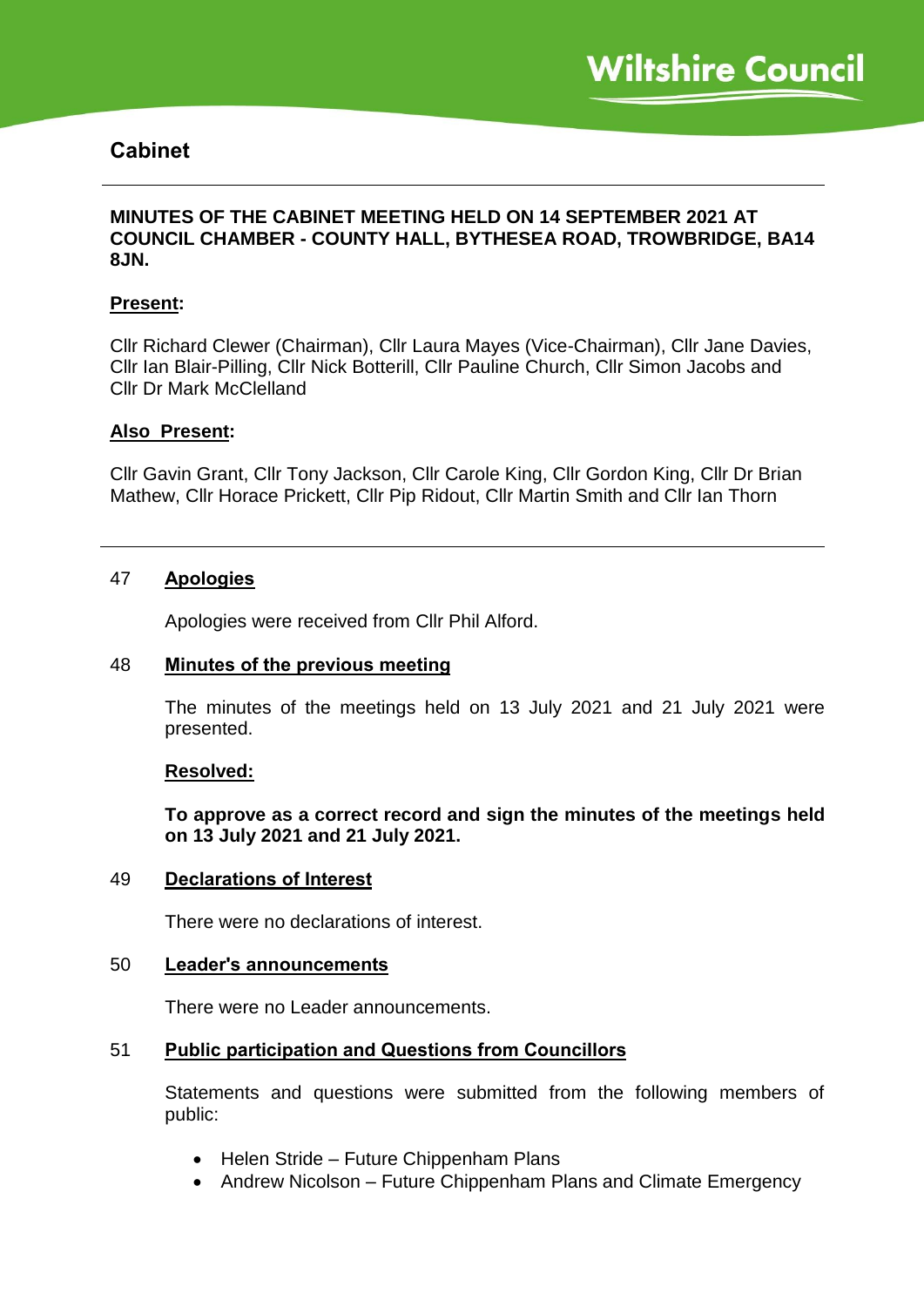- Mel Boyle Future Chippenham Plans and Station Road Traffic Lights Chippenham
- Dr Paul Martin Station Road Traffic Lights, Chippenham
- Ian James County Farms
- John Thorne Refugees

Cllr Clewer, Leader of the Council and Cabinet Member for MCI, Economic Development, Heritage, Arts, Tourism and Health & Wellbeing explained that the above questions had received written responses which were published on the Council's website prior to the meeting in the agenda supplement, which can be accessed [here.](https://cms.wiltshire.gov.uk/ieListDocuments.aspx?CId=141&MId=13771&Ver=4)

A supplementary question was received from Andrew Nicolson in relation to the content of the Cabinet minutes from the meeting held on 21 July 2021 and how additional queries raised as a result of earlier responses would be provided. The Leader explained that the minutes of the Cabinet meeting were not a verbatim note of the meeting but captured the essence of the meeting and were a record of the decisions made. He also confirmed that members of the public were able to submit additional questions outside of Cabinet meetings, if they had queries on the responses previously received.

A further public statement and question was submitted from Susan McGill in relation to agenda item 12 – Evolve Programme – Contract Award. This question and response was received at this stage of the meeting as it related to an item that would be considered with the press and public excluded.

In addition to the above public questions, a number of questions and comments were received from:

- Cllr Martin Smith Northern Area Planning Resource Concerns
- Cllr Ian Thorn
	- o Business rent increases and pressure on the local economy
	- o Comments from the Police and Crime Commissioner
	- o Asset Transfer future process
	- o Programme of support for business
	- o Publicity about hedge trimming alongside public pavements
	- o Business Planning process
- Cllr Gordon King Furlong Close and future plans

The above questions and comments received verbal responses at the meeting, which are also available on the recording of the meeting [here.](https://cms.wiltshire.gov.uk/ieListDocuments.aspx?CId=141&MId=13771&Ver=4)

## 52 **Financial Year 2021/2022 - Quarter One Revenue Budget Monitoring**

Cllr Pauline Church, Cabinet Member for Finance and Procurement, Commissioning, IT, Digital and Commercialisation presented the report which provided detail about the Revenue Budget Monitoring position 2021/22 Quarter 1 (30 June 2021) for the financial year 2021/22 with suggested actions.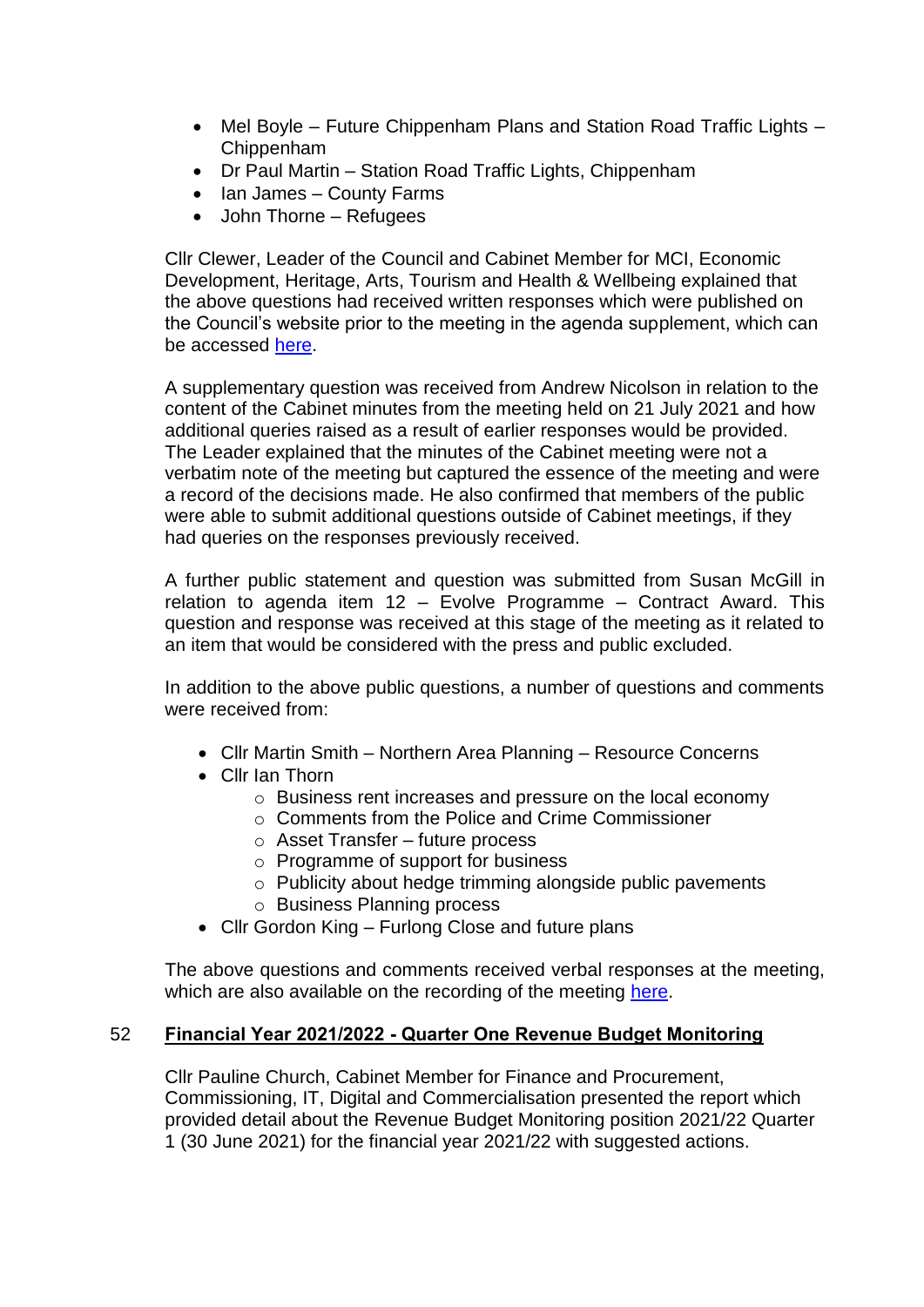Cllr Church reported that the net budget set by Full Council for 2021/22 is £412.562m, being set as a one year holding position which recognised the negative impact of the COVID-19 pandemic on funding and income generating services. It was noted that included within the budget is the planned earmarked reserve drawdowns totalling £8.444m from the Budget Equalisation and Collection Fund Volatility reserve. The budget is also supported by £20.301m one off Hardship and Emergency Funding Grant from Government in 2021/22. The quarter 1 position forecasts the Council will be underspent by £1.762m at the year end.

Cllr Church confirmed that the funding for the 'Dads Matter Too' project amounted to £12m nationally and that Wiltshire Council element of £0.125m would be transferred to a new specific reserve to fund anticipated future activity.

The Leader commented on the overspend in relation to the Dedicated Schools Grant and reminded Cabinet that this was an issue being faced by councils nationally, which the Government had acknowledged.

Cllr Pip Ridout, Chair of the Financial Planning Task Group, informed Cabinet that the Task Group had considered the report at its meeting held on 10 September 2021. The report was welcomed by the Task Group who commended the Cabinet Member and Deputy Chief Executive on the way the data was presented. Cllr Ridout and Cllr Grant, Vice-Chair of the Task Group, explained that the Task Group explored a number of areas including the controlled management of staff vacancies, impact of National Insurance changes and pressures being faced by the costs linked to Ash Die Back.

Cllr Ian Thorn raised question in relation to the following matters:

- The impact of pressures associated with Covid 19 on the Latent Demand reserve during the year. Cllr Church confirmed that the reserve is in place to protect the Council from unforeseen pressures, and it was difficult to assess these pressures at this stage.
- Clarification of the potential commercial savings detailed in the report. Officers confirmed that this saving was achieved through the reprocurement of Home to School, SEN and specialist transport contracts and a contract extension for Housing IT system.
- Overspends on Access and Reablement. Officers confirmed that part of the overspend included the impact of Covid 19, specifically in relation to the Hospital Discharge Programme. It was expected that demand would continue at the same level throughout the financial year with 50% of the costs of support would be met by the Council.
- The 'Move Forward' programme and seeking assurances about a reduction in costs. Cllr Mayes, Deputy Leader and Cabinet Member for Children's Services, Education and Skills, and officers confirmed that there was no compromise in the quality of care provided for children in the Council's care and this is combined with budgets and achieving the best value from available funding.
- The early arrival time of school buses at school sites. Cllr Church explained that the current practice was a complex issue which is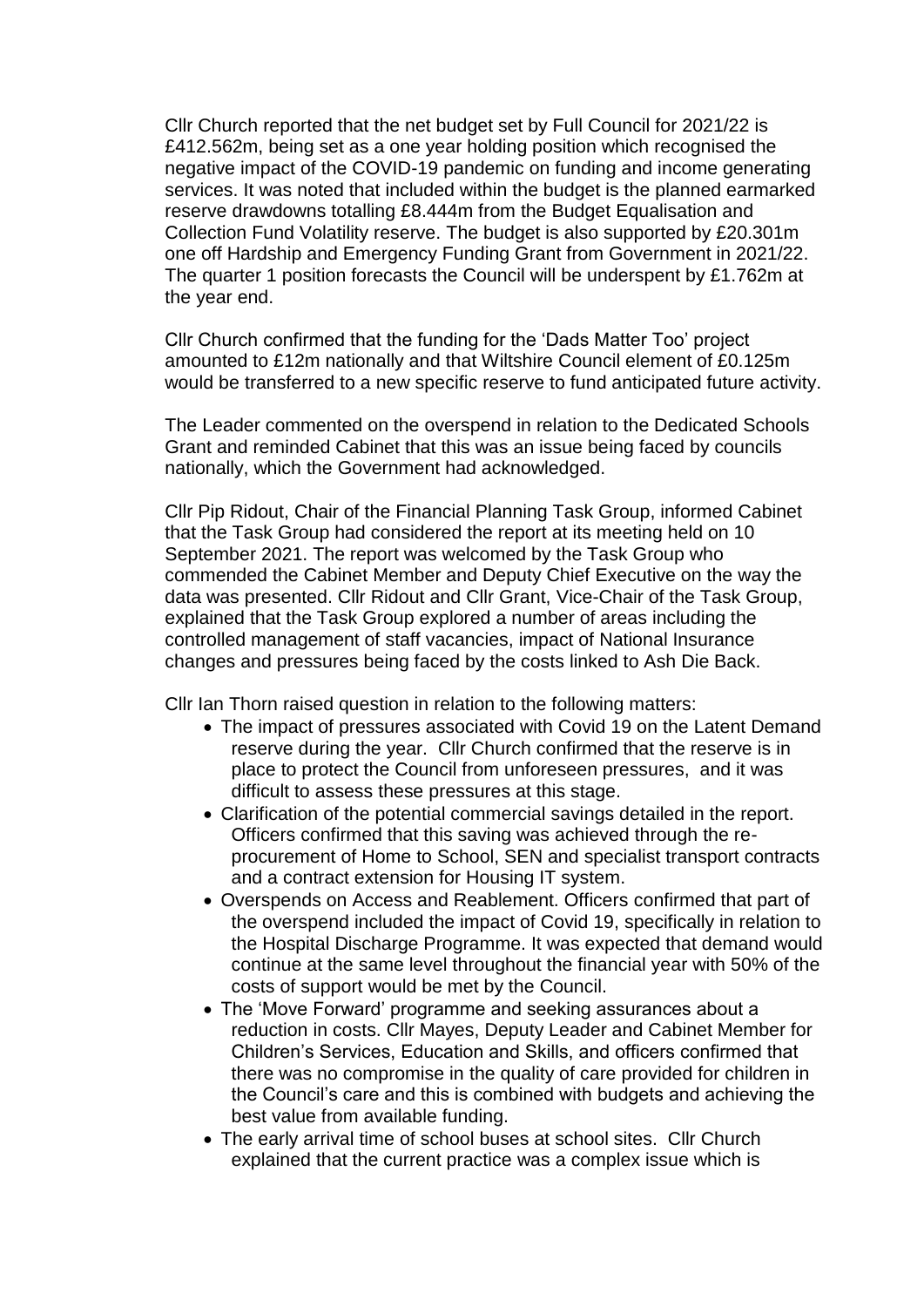widespread across the county. A written response would be provided after the meeting.

 Clarity on savings of £7.099m not achieved. Cllr Church and the Leader confirmed that question referred to savings not achieved during the Council's response to Covid 19 and a more detailed response would be provided in writing.

Cllr Brian Mathew asked a question about the Shared Lives Programme and associated underspends. Officers explained that there was an expected underspend on salary costs due to several posts remaining vacant.

#### **Resolved:**

- **1. Cabinet noted:**
	- **a. the current revenue budget is forecast to underspend by £1.762m by the end of the financial year.**
	- **b. the current savings delivery performance for the year.**
	- **c. the current forecast position of the use of Capital Receipts flexibilities of £6.146m.**
	- **d. the forecast level of reserves and budgeted draw down of £10.444m and £34.076m of section 31 Grant.**
	- **e. the savings achieved through contractual activity and subsequent budget movements.**

## **2. Cabinet approved:**

**f. the drawdown from the Public Health earmarked reserve of £0.043m.**

#### *Reason for decision:*

*To inform effective decision making and ensure sound financial management as part of the Councils overall control environment.*

*To inform Cabinet on the forecast revenue financial position of the Council for the financial year 2021/22 as at Quarter 1 (30 June 2021), including delivery of approved savings.*

## 53 **Financial Year 2021/2022 - Quarter One Capital Programme**

Cllr Pauline Church, Cabinet Member for Finance and Procurement, Commissioning, IT, Digital and Commercialisation presented the report which provided detail about the Capital Programme position Quarter 1 (30 June 2021) for the financial year 2021/22 with suggested actions.

Cllr Church informed Cabinet that the report includes the movements from the original budget set by full Council in February 2021 to the revised programme and sets out how the programme is forecast to be financed. The report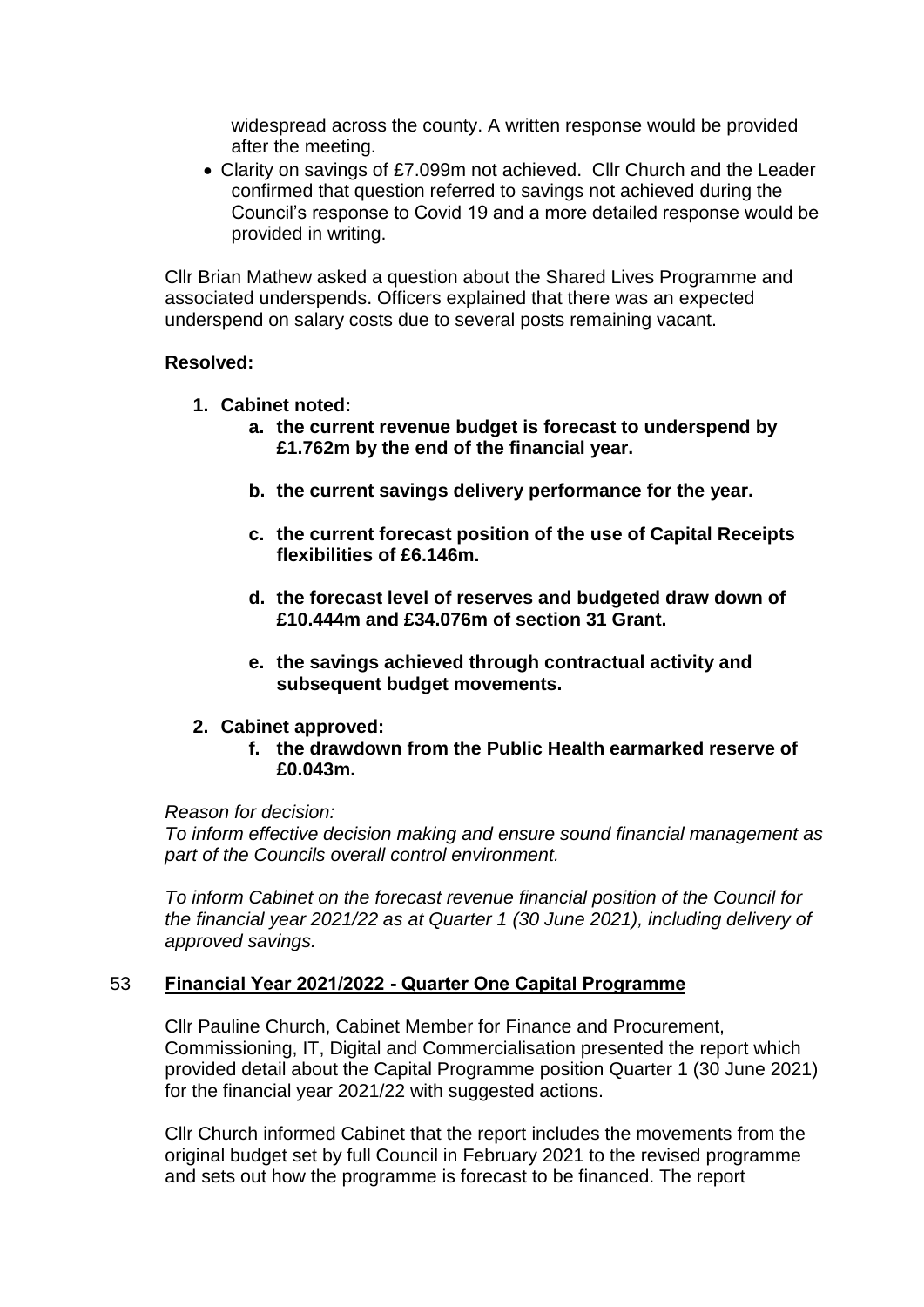provided an update on the significant programmes planned to be delivered and those that have been reprofiled to future years. The Q1 Capital programme is based on information as of 30 June and the report confirmed the current forecast movement of approvals between years as schemes have been assessed and the spend profile recast.

Cllr Laura Mayes, Deputy Leader, welcomed the capital investment for schools and children's homes and the progress of the Fostering Excellence Scheme.

Cllr Pip Ridout, Chair of the Financial Planning Task Group, informed Cabinet that the Task Group had considered the report at its meeting held on 10 September 2021. The new approach to reporting on the Capital Programme was very positive and the Task Group welcomed its continuation. Cllr Grant, Vice-Chair of the Task Group, commented on Task Group's discussions about the Community Infrastructure Levy and noted that a report would be considered by Cabinet on 27 September 2021, allowing more detail about the Levy to be shared within the Capital Programme.

Cllr Ian Thorn raised question in relation to the following matters:

- The assets that support the loan to Wiltshire College. Cllr Church confirmed that a written response would be provided after the meeting
- The relationship and impact on the Revenue Budget of underspends in the Capital Programme. Cllr Church confirmed that there would be a positive impact on the Revenue Budget if borrowing was reduced.
- Unused borrowing. Officers detailed how the Council financed Capital schemes and their delivery. Cabinet noted that there was no intention to borrow funds this financial year.

Cllr Tony Jackson welcomed the investment in Silverwood Build programme and asked about the future of the other associated school sites and whether consideration had been given to the potential for revenue or housing development. Cllr Church explained that this would be a matter for future consideration as part of the Council's estate strategy.

## **Resolved:**

- **1. Cabinet noted:**
	- **a. the additional capital budgets of £16.881m that have been added to the 2021/22 programme under Chief Finance Officer delegated powers.**
	- **b. the Grant amendment of £5.407m that have been added to the 2021/22 programme under Chief Finance Officer delegated powers.**
	- **c. The reprofile of £38.816m of budgets into future years under Chief Finance Officer delegated powers.**
	- **d. Budget Movements between Schemes.**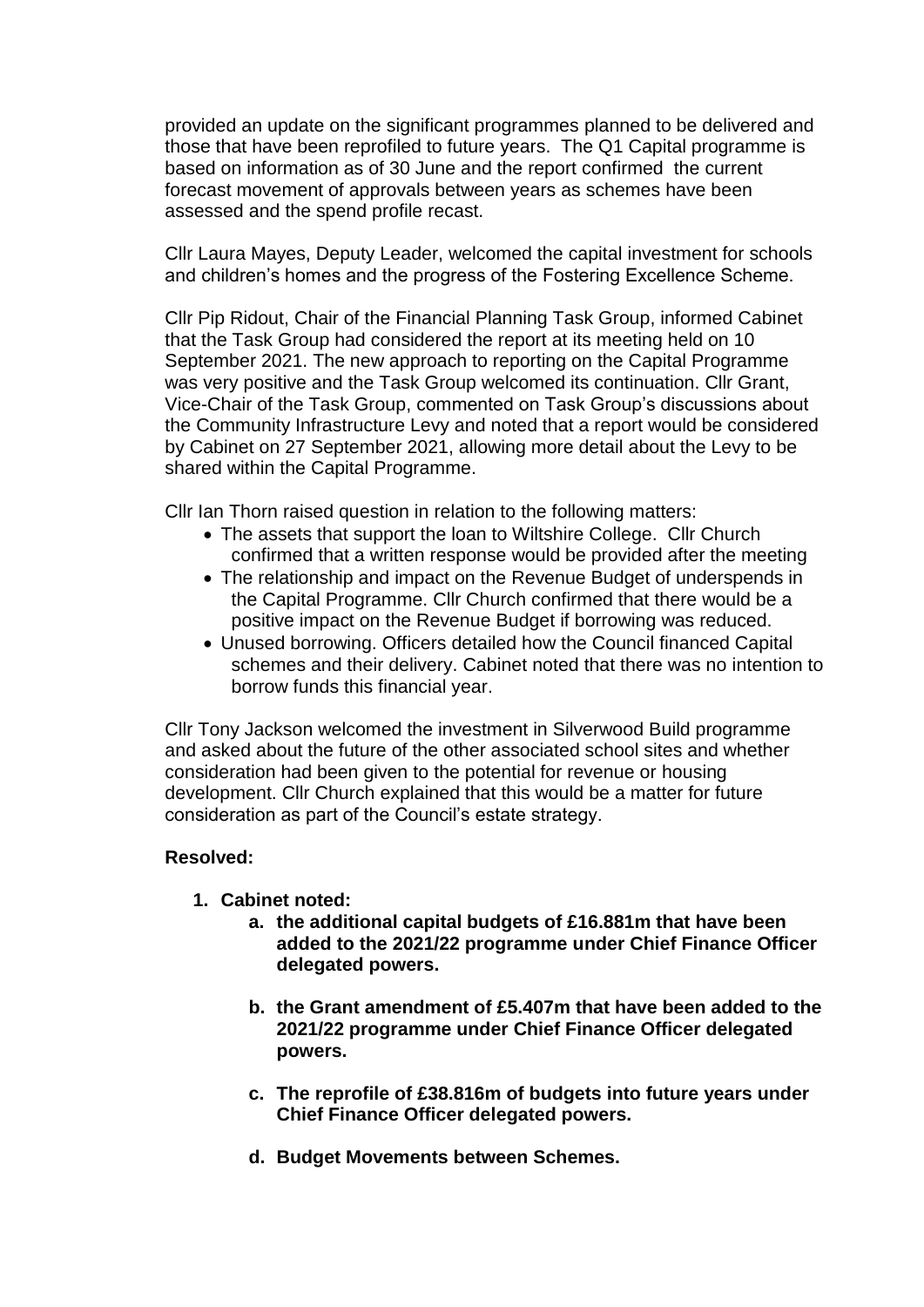- **e. The revised 2021/22 Capital Programme as at quarter 1 of £224.555m; and**
- **f. The capital spend as of 30 June 2021 of £11.675m**
- **2. Cabinet is asked to approve:**
	- **g. Approve £2.2m of the £5m ringfenced budget for Melksham House site so development can commence once planning consent is received subject to successfully securing £3.3m Levelling Up funding and remove the balance of £2.8m as no longer required.**
	- **h. Remove £2.545m of budget allocated to Wiltshire College Loan as this has been accounted for through the balance sheet rather than the capital programme so is not required.**
	- **i. Remove £0.075m of budget allocated to HRA Council House Build Programme Phase 1 as this has completed and is no longer required; and**
	- **j. Approve transfer of up to £1.500m from "Other Capital Schemes to be approved" budget to match fund or, fully fund two new Children's Homes.**

*Reasons for decision:*

*To inform effective decision making and ensure sound financial management as part of the Councils overall control environment.*

*To inform Cabinet on the financial position of the Council on the 2021/22 capital programme as at Quarter 1 (30 June 2021).*

## 54 **Update on the Medium Term Financial Strategy 2022/23**

Cllr Pauline Church, Cabinet Member for Finance and Procurement, Commissioning, IT, Digital and Commercialisation presented the report which provided detail about the latest assumptions for the 2022/23 budget and the updating of the Medium-Term Financial Strategy (MTFS) since the budget was set by Full Council in February 2021. The report also provided the latest financial position leading into the setting of the 2022/23 budget and the key dates in that will ultimately lead to the proposal of a balanced budget for 2022/23.

Cllr Church informed Cabinet that the report sets out the key dates to work towards and form a balanced Budget for 2022/23, taking into account the current levels of uncertainty, the process of setting plans and resources that will be essential for delivering on Wiltshire's recovery, post Covid 19. Cabinet noted that even before COVID-19 the Council was forecasting a budget gap of £24m in this year rising to £38m in 2022/23. With the onset of the pandemic the Council had no alternative but to focus on assigning resources into maintaining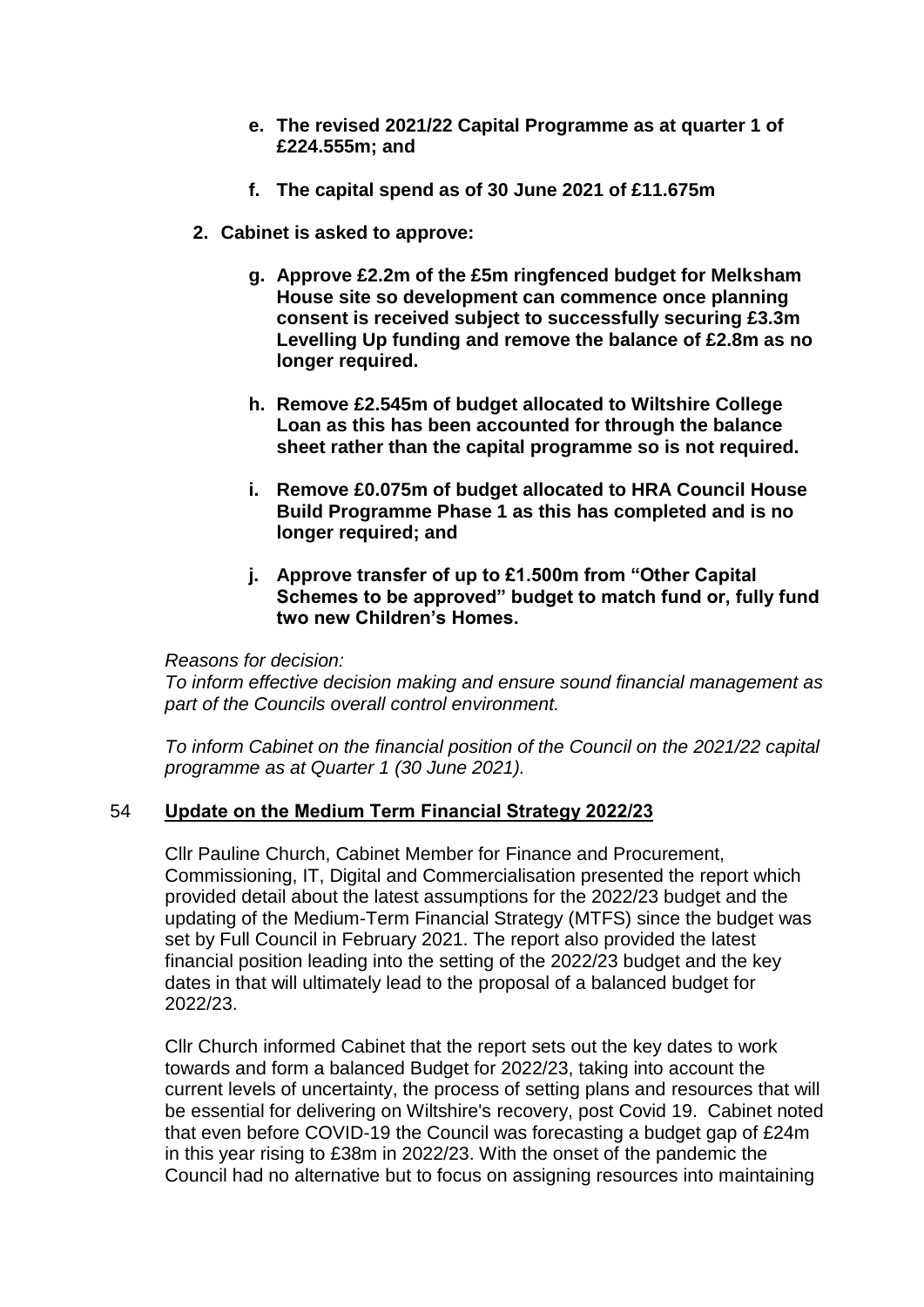services for Wiltshire residents and businesses rather than adopt plans to bridge the budget gap.

Cllr Pip Ridout, Chair of the Financial Planning Task Group, informed Cabinet that the Task Group had considered the report at its meeting held on 10 September 2021. Cllr Grant, Vice-Chair of the Task Group, commented on questions raised at the Task group meeting in relation to contract and pay inflation and whether the pre-determined figures were accurate.

Cllr Ian Thorn raised question in relation to the following matters:

- The Council's funding amount from the New Homes Bonus and the conversations taking place between the Council and Members of Parliament (MP's); and how productive the conversations are. The Leader explained that conversations take place between the Council and MP's on a regular basis and on a range of issues. The conversations with MP's were positive in respect of planning and future conversations on other issues were dependant on the details contained in the comprehensive spending review.
- Possible help and support to be offered to the Cabinet by 'backbench' members. Cllr Church confirmed that the Cabinet welcome feedback and scrutiny from 'backbench' members.

## **Resolved: Cabinet noted:**

- **a. The updated position in respect of the current estimated financial gap for 2022/23.**
- **b. The key dates and timescales that are required to set a balanced budget.**

*Reason for decision:*

*To inform effective decision making and ensure sound financial management as part of the Councils overall control environment.*

*To inform Cabinet on the current position for the setting of the 2022/23 budget, even given the current levels of uncertainty, it begins the process and focus for setting plans and resources for providing the services and support that will be essential for delivering on Wiltshire's recovery from COVID-19.*

#### 55 **Allocation of MHCLG funding for domestic abuse support in Wiltshire**

Cllr Simon Jacobs, Cabinet member for Public Health, Public Protection, Licensing, staffing, Communities and Area Boards presented the report seeing agreement to the proposals outlining the use of the Ministry for Housing, Communities and Local Government (MHCLG) funding to fulfil the functions of the new statutory duty on Tier 1 Local Authorities relating to the provision of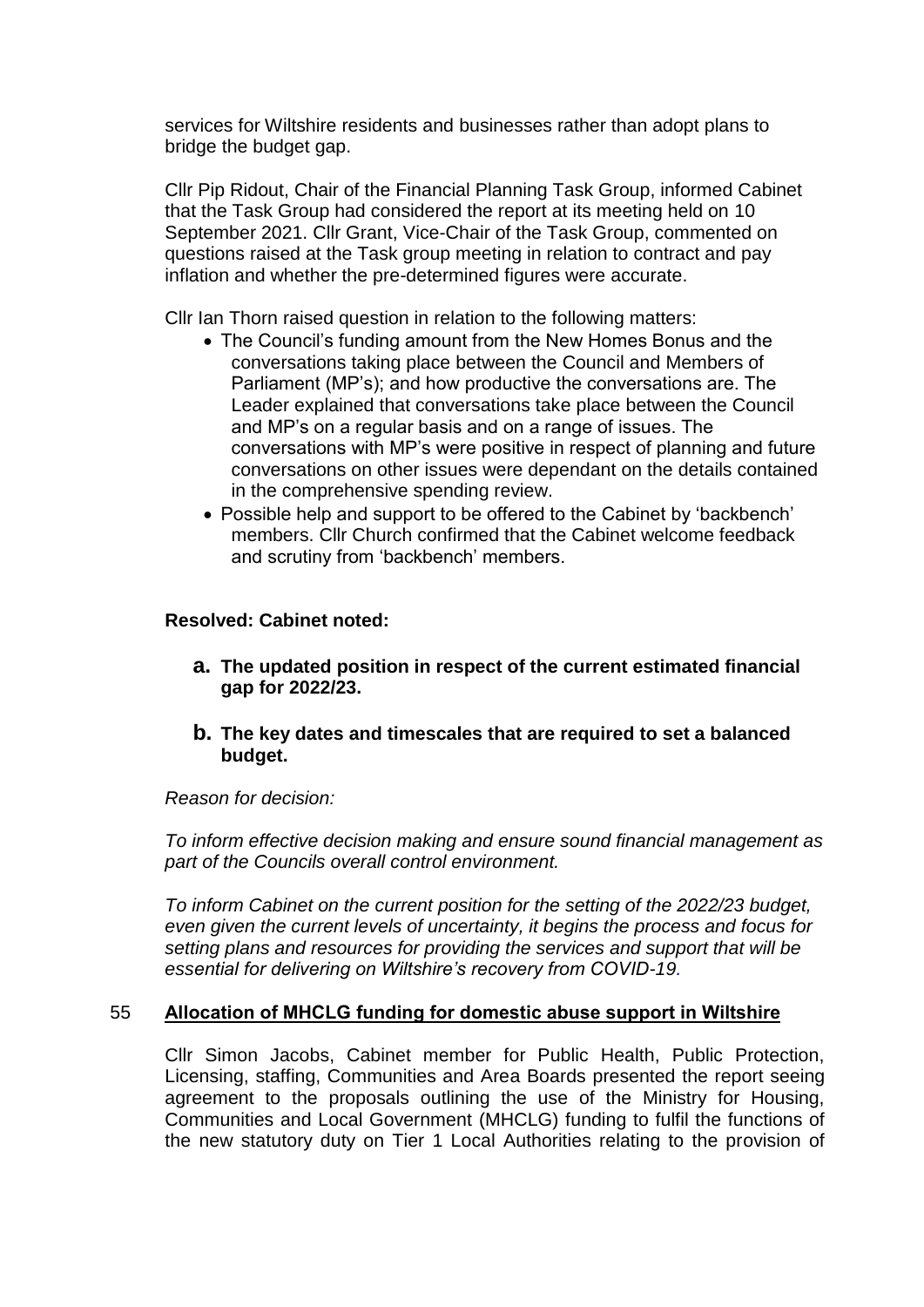support to victims of domestic abuse and their children residing in safe accommodation.

Cllr Jacobs explained that the Council had been allocated £830,051 for 2021-22 to fulfil its duties as outlined above. The report summarised how the funding should be allocated along with detail proposals.

The Leader and Deputy Leader welcomed the funding and looked forward to the outcomes from the investment in this important area.

Cllr Gordon King, Vice-Chair of the Health Select Committee confirmed that the Select Committee had considered the report at their meeting on 8 September 2021 and made a number of points during the meeting, including congratulating the Public Health team for their suggestions to utilise the grant during 2021/22; welcoming the proposal to monitor the allocation of the grant and its impact reviewed and consideration of issues surrounding future funding.

Cllr Ian Thorn welcomed the report and highlighted that importance of this funding.

Cllr Gavin Grant asked a question about funding in future years. Cllr Jacobs explained that the direction of travel in relation to funding would be confirmed during the early part of 2022.

### **Resolved:**

- **1. To accept the £830,051 from MHCLG for 2021-22 and approve the proposals for allocating the grant outlined in paragraph 12.**
- **2. To agree that any underspent grant is allocated to an earmarked reserve.**
- **3. To agree that any further decisions relating to the distribution of this grant are delegated to the Corporate Director of Resources, in consultation with the Cabinet Member for Public Health.**

*Reason for decision:*

*Part 4 of the Domestic Abuse Act 2021, details the statutory responsibilities of the Local Authority functions relating to the provision of support for all victims of domestic abuse and their children, regardless of their relevant protected characteristics, within relevant accommodation (as defined by the Regulations).*

*The Government has been clear that having the right support to protect and assist all victims of domestic abuse will make individuals and families safe, sooner.*

*Government recognises the critical importance of safe accommodation and support for victims and their children as they rebuild their lives after the trauma*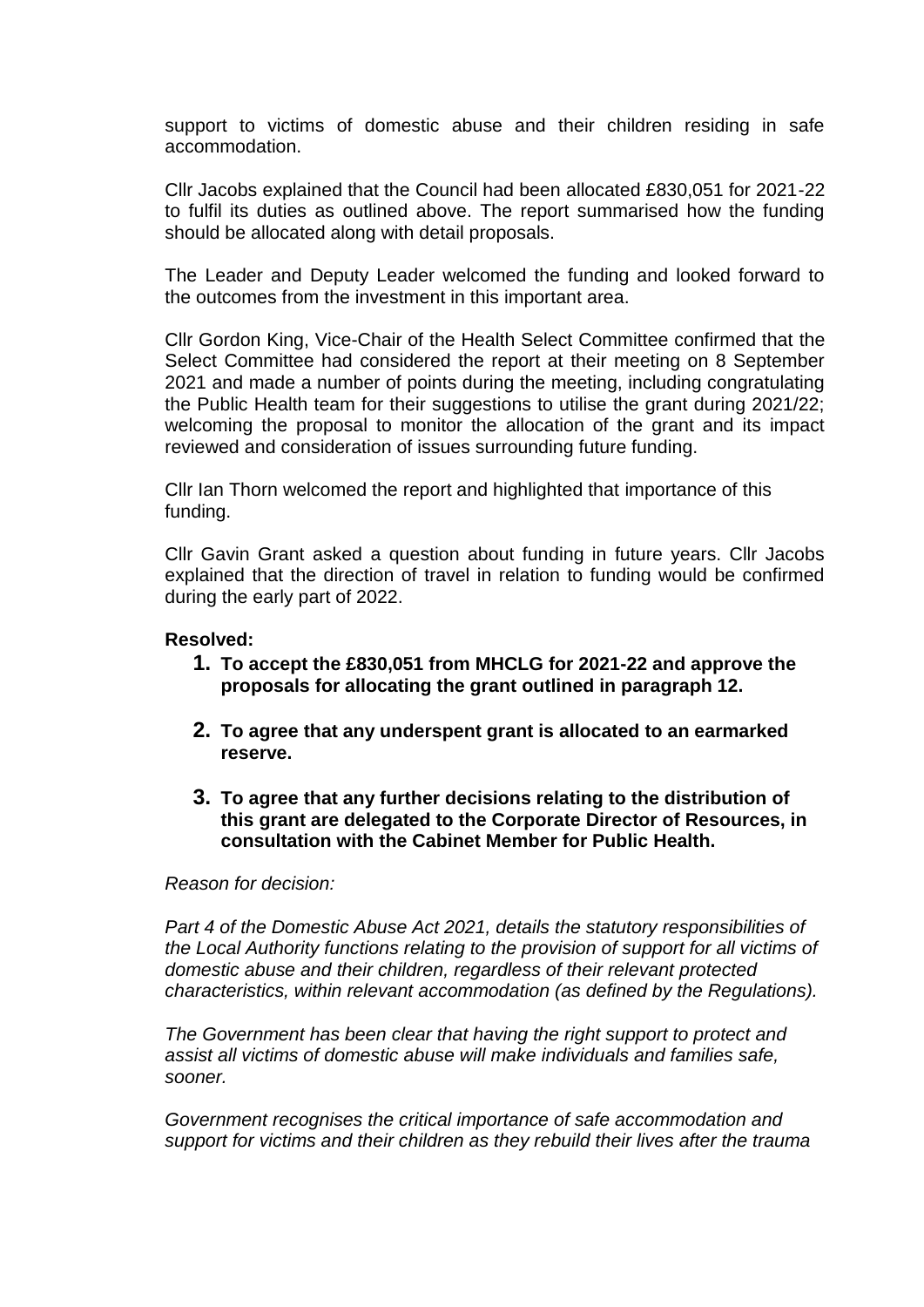*of domestic abuse.*

*Following extensive engagement and public consultation, Sections 57-61 of the Domestic Abuse Act 2021 underpinned by this guidance introduce new requirements on local authorities and more accountability in the local delivery of domestic abuse support in safe accommodation.*

## 56 **Urgent Items**

There were no urgent items.

## 57 **Exclusion of the Press and Public**

**To agree that in accordance with Section 100A(4) of the Local Government Act 1972 to exclude the public from the meeting for the business specified in Item Number 12 because it is likely that if members of the public were present there would be disclosure to them of exempt information as defined in paragraph 3 of Part I of Schedule 12A to the Act and the public interest in withholding the information outweighs the public interest in disclosing the information to the public.**

## 58 **Evolve Programme - Contract Award**

Cllr Pauline Church, Cabinet Member for Finance & Procurement, Commissioning, IT, Digital and Commercialisation introduced the report which:

- 1. Sets out the recommendations and results from a council-run procurement exercise to identify an appropriate supplier to provide the council with a new, Cloud-based Enterprise Resource Planning (ERP) solution and associated best practice processes, and requests Cabinet approval to award a contract to the successful tenderer; and
- 2. Requests an amendment to the amount of capital funding originally approved by Cabinet on 23 July 2019 in respect of procuring a new ERP solution.

Cllr Pip Ridout, Chair of the Financial Planning Task group confirmed that the Task Group had considered the report at its meeting held on 10 September 2021. The Task Group felt that they did not have the capacity to undertake additional work on this matter and proposed that the Overview and Scrutiny Management Committee consider how best to incorporate this piece of work into its ongoing work programme.

## **Resolved: To approve the recommended budget amendment and contract award as detailed in the report**

*Reason for Decision:*

 *To ensure that sufficient funding is available to provide the required resource capacity for timely implementation, effectively manage programme risks and costs, and maximise the business benefits delivered.*